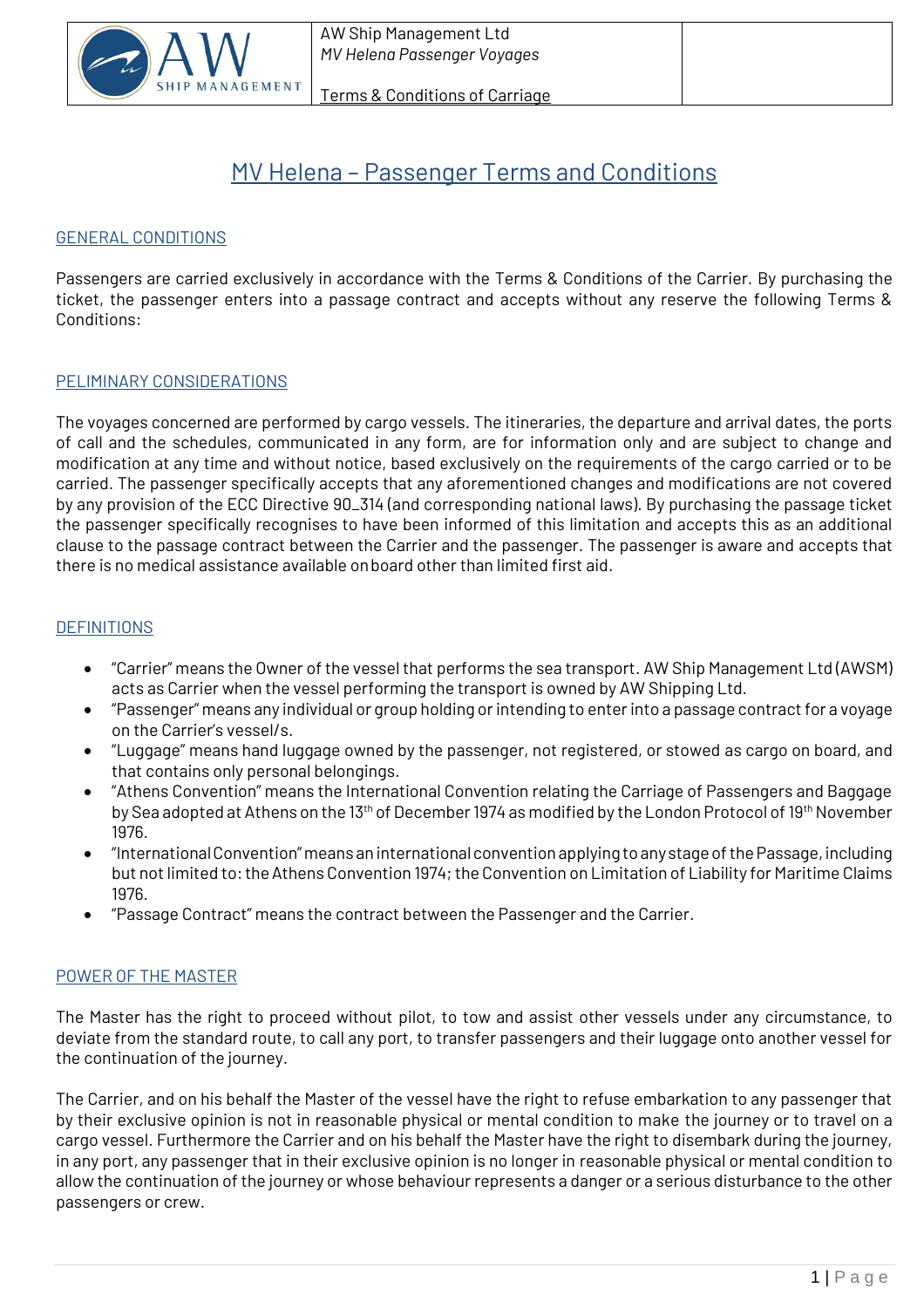

Terms & Conditions of Carriage

Passengers must comply with any regulations which the Carrier or the Master of the Ship may at any time consider necessary for the general good order, comfort, and safety of the ship, and all on board. Any passenger on board the vessel is subject to the disciplinary power of the Master for all matters concerning safety and security.

The Carrier and the Master have the right to follow any order or directive given by governments or authorities of any state or by subjects that act or declare to act on behalf or with the agreement of such governments or authority or by any other subject that according to the conditions of the insurance policy covering war risks can issue such orders or directives.

All actions taken by the carrier and the Master in execution or as a consequence of such orders or directives shall not be considered a breach of the passage contract. The disembarkation of passengers and their luggage as a consequence of such orders or directives discharge the carrier and the Master from any responsibility for the continuation of the journeyor the repatriation of the passengers.

# CARRIAGE BY CARGO VESSEL

The Passenger specifically accepts the particular conditions of carriage of Passengers on cargo vessels. In particular the vessel's itinerary, day of departure and/or arrival, time of departure and/or arrival, duration of calls, port of calls, and duration of journey on board the vessel are all subject to change at any time without notice for reasons of traffic and/or freight carried or to be carried. If the carrier cancels the port of destination of the passenger once the journey is initiated, the Carrier shall disembark the passenger at the nearest port within the vessel's itinerary, without any other obligations toward the passenger.

The passenger is aware and accepts that service on board is limited: The food served is that prepared for the officers and crew and according to their dietary needs, habits, and taste. Cargo has priority over everything else. The Passenger is responsible for keeping the cabin clean and making up their allocated berth during their stay on board. Access to areas other than the accommodation deck can be limited or prohibited by the Master. Designated passenger areas will be clearly makred and pointed out by the master on embarkation.

Shore leave is subject to approval by local immigration officials and authorisation by the Master.

# LIABILITY AND LIMITATIONS

The carrier's liability in case of loss of life or personal injury, loss or damage of luggage, valuables, personal belongings, or other proprieties of the passenger shall in no case exceed the limits imposed under English Law.

Any dispute or litigation between Passenger and Carrier depending from or in connection with the passage contract, or carriage of luggage shall be under English Law and the juristiction of the Courts of England and Wales.

# BOOKING

Bookings are only made direct via AWSM. To confirm a reservation, a deposit of 15% of the fare is required. The balance is due 30 days prior to scheduled sailing. If payments are not recieved in due time, AWSM reserve the right to cancel the passge contract.

# PASSAGE CONTRACT (ticket)

The passage contract (passenger ticket) is strictly personal and valid only for the persons, vessel and date of sailing stated thereon. The ticket is not transferable. The ticket can be of different nature, on paper, fax, e-mail or digital. The passenger must retain the ticket during the entire duration of the journey.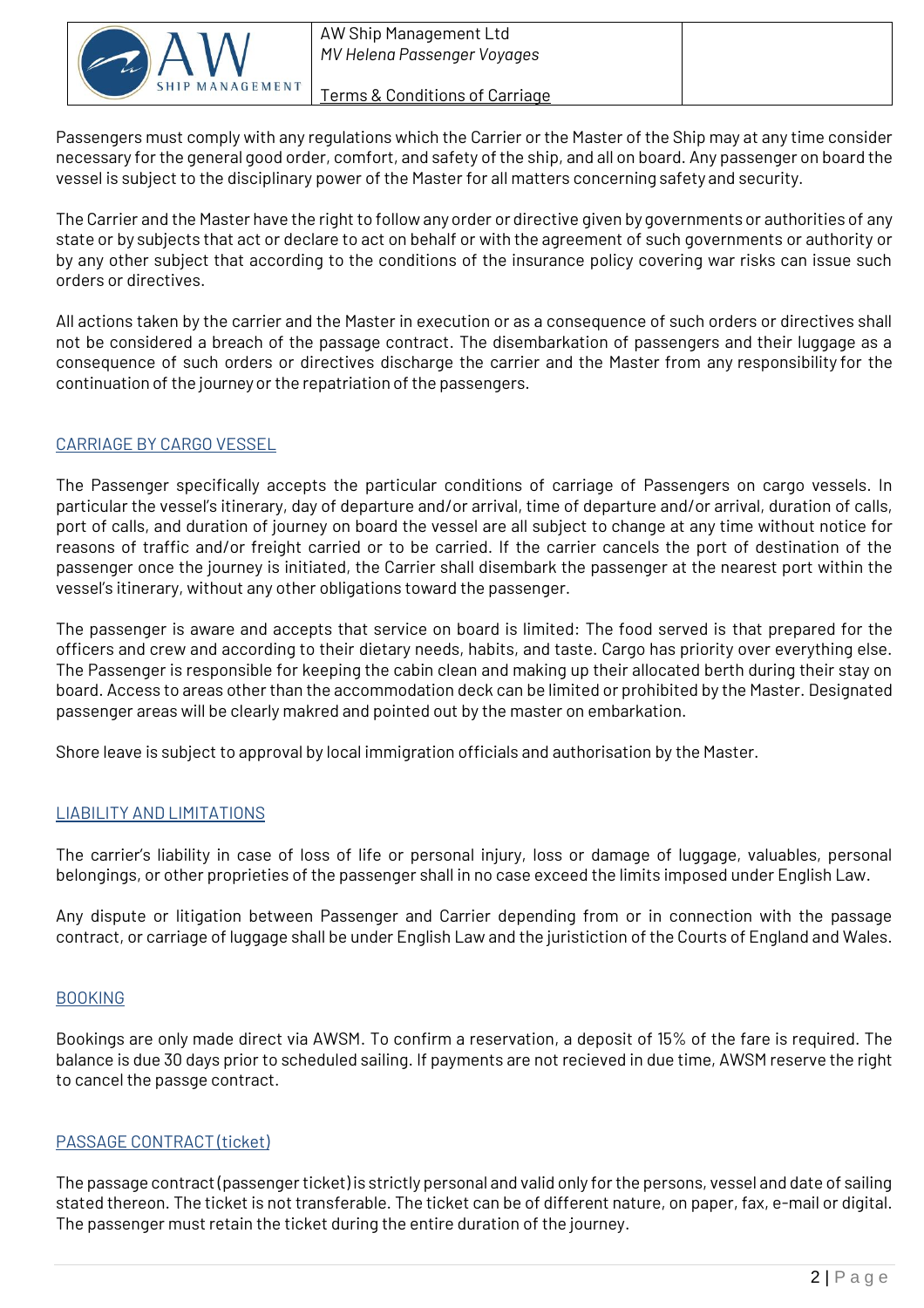

# FARES

Fares are expressed in £ Sterling (GBP) and are confirmed at the time of booking.

The fare covers the transport from the port of origin to the port of destination and includes port charges for the passenger, but not immigration and landing fees where they are applicable.

Price Revision: the Carrier has the right to revise upward the price of the Passage prior to departure to allow for changes in exchange rates, fuel costs, increase in port dues, taxes, charges or other. Any such price revision shall take effect as valid amendment to the Passage Contract and any such increase in price shall be payable by the Passenger prior to embarkation. No price increase can be imposed within 20 days of the scheduled departure. If the price increase exceeds 10% of the total cost, the passenger is entitled to cancel his journey giving written notice within 48 hours of the notification of the price revision.

# GOVERNING RULES

The contract of carriage of passengers and their luggage is interpreted according to English Law, and by International Conventions that might apply, in particularthe Athens Convention 1974.

# EMBARKATION

Dates of departures communicated in any way are purely indicative. It is therefore necessary, when making a reservation, to obtain confirmation of the date of departure through AWSM's offices. A week prior to departure passengers should again obtain confirmation of sailing date. It is also advisable, before leaving home, to obtain from the Port Agent the final details about embarkation (hour, pier of embarkation, etc).

# MEALS

Meals are included in the passage fare. They are prepared by standard merchant navy cooks and the menus are those most suited to the crew of the vessel.

Beverages (other than water, tea, and coffee) and personal expenses are not included.

# DOCUMENTS - PASSPORT – VISA

It is the responsibility of the passenger to ensure that they have valid and appropriate travel documentation including passports and visas for each person travelling at the time of embarkation and throughout the voyage and the various ports of call for the voyage. It is the sole responsibility of the passenger to ensure their legal eligibility to travel. The passenger is advised to check with the appropriate Government authorities to determine the necessary documents and travel eligibility requirements. If the passenger, or anyone travelling with them become ineligible to travel for any reason, or are travelling without proper documentation, then the passenger will not be allowed to board the ship. Under no circumstances shall the Carrier be liable for any costs, damages or expenses whatsoever incurred by the passenger or anyone else as a result of such denial of boarding.

In order to comply with various Immigration and Security requirements failure to supply at the time of booking details of the passport on which the passenger intends to travel and details of the passenger's Next of Kin will result in your reservation being cancelled without compensation in any way.

No visas are required for St Helena, however all visitors to Ascension Island will be required to complete an entry permit prior to travel. A landing fee will be payable in UK sterling to immigration.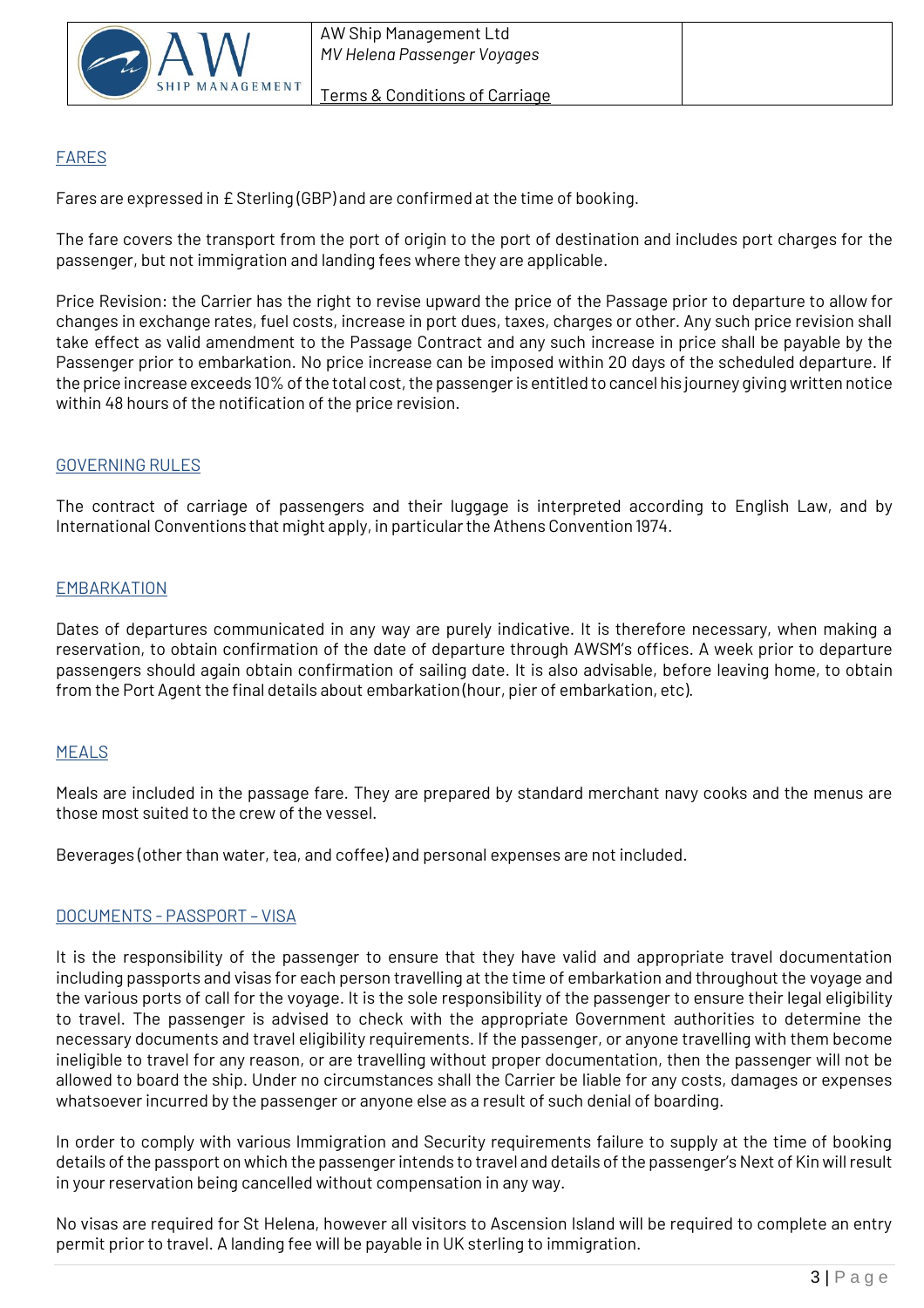

#### Terms & Conditions of Carriage

# HEALTH AND VACCINATIONS

Passenger are presumed in sound health, both physically and mentally and suffering from no illness, complaint or infirmity, and are aware of the fact that cargo vessels do not carry a physician and are only equipped with the most basic of hospital facilities.

# **ONLY LIMITED FIRST AID IS AVAILABLE ON BOARD**

The Master has the right to refuse embarkation or to disembark in any port passengers that in the Master's exclusive opinion are not fit to travel on a cargo vessel, that represent danger or create disturbance to other passengers or crew or that do not have the required certificates of vaccination.

If a passenger is taking any regular prescription medication, they shall ensure that they have sufficient medication to cover the planned voyage period plus seven days in case of delays. The Passenger shall complete a medicine declaration once on board and lodge their medication with the Master for safe keeping so that there is a record on board in the event of the passenger being taken ill, and the Master requiring medical advice from a hospital or medical professional ashore.

# AGE LIMIT

The age limit to travel on AWSM vessels is 75 years. However any passenger of **65** years of age and over**, at the time of reservation and of embarkation**, has to provide a medical certificate on the headed paper of their family Doctor or General Practicioner stating that he/she is fit to travel on a cargo vessel, signed and dated, **dated not over 15 days before the estimated date of departure.** The Carrier reserves the right to confirm the details within any medical certificate with the Doctor and confirmation of a passenger berth on board implies the passenger's acceptance of this.

#### **INSURANCE**

It is a condition of the Contract that the Passenger must have adequate travel and medical insurance in force for the entire duration of the journey which must include a minimum medical and repatriation coverage of £1,000,000. **Evidence of insurance, must be provided at the time of booking or at least 10 days prior to travel.** Resident taxpayers of St. Helena may be eligible to purchase medical and travel insurance from the St. Helena Cell Captive Scheme for journeys commencing at St. Helena and such insurance will meet the requirements of this clause. The Carrier strongly recommends that cancellation insurance is also included to protect your deposit or fare in the event of illness or similar events resulting in the curtailment or cancellation of your travel arrangements. You may require additional cover for any pre-existing condition you may have. You should consult your underwriters for confirmation that you are adequately covered.

The Carrier reserves the right to refuse passage to any person without valid and adequate travel and medical insurance or who is unable to produce evidence of that insurance.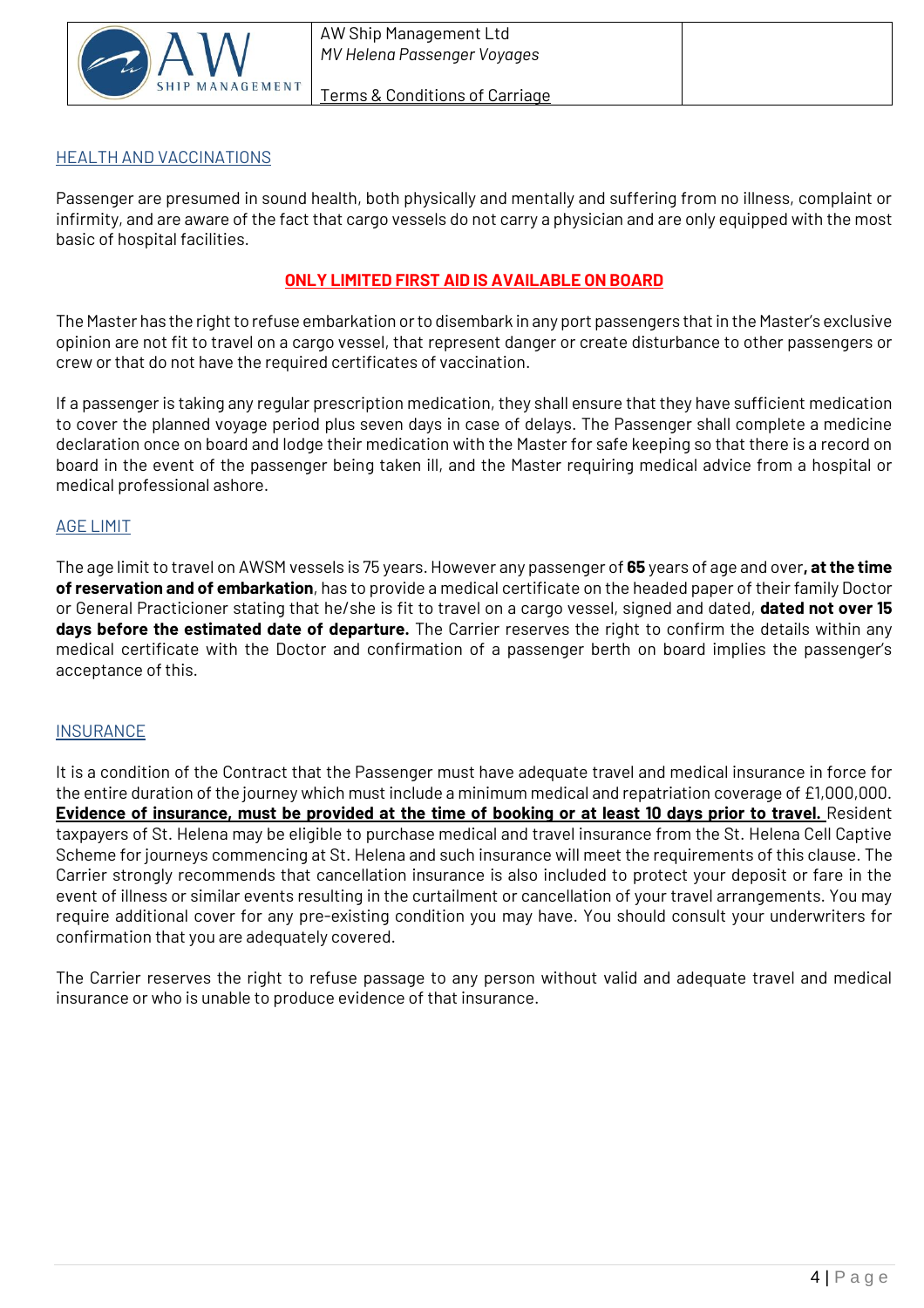

# LUGGAGE

Passengers are allowed to take only personal belongings up to a maximum of 25kg per person. Luggage cannot contain commercial goods. Passengers are prohibited from carrying any things including but not limited to drugs, narcotics, contraband, animals, plants, quarantinable items or dangerous articles such as matches or other incendiary or inflammable things or any articles, the carriage of which is prohibited by the laws of any state within whose territorial waters the vessel is expected to visit or transit or goods which are subject to regulations under State or IMO Dangerous Goods regulations. If any passenger is found to be in breach of these Terms & Conditions or any laws or any regulation and any loss, damage, expense, detention, fine, penalty or prejudice of any nature is suffered by or imposed on the Carrier its servants or agents the passenger shall immediately on demand pay the Carrier any such costs it has incurred in relation to such breach. The Carrier, its servants and agents shall be at liberty in their absolute discretion to jettison, land, destroy or render innocuous any such things, goods or articles as are covered by this clause and the passenger shall bear and pay all charges and expenses incurred in or in consequence of such act carried out by or on behalf of the Carrier.

The liability of the Carrier for luggage can in no case exceed the limits imposed under the applicable International Conventions, and always within the limit of 25kg per person.

The Carrier shall not be liable for any loss, damage, or theft of jewellery, money, documents, manuscripts, electronic equipment or valuables in whatever place of the vessel they are kept. The Carrier does not accept any liability for luggage including objects other than personal belongings.

Valuables can be lodged with the Master for storage within the ship's safe during the passenger's time on board. A receipt will be issued to the Passenger by the Master and countersigned on safe recovery of the goods by the Passenger.

# PETS

Pets can be carried on board subject only to a seperate booking for the pet with AWSM as cargo. Pets booked on board the vessel under a cargo contract must be carried in the adapted container provided for this purpose and shall not be allowed in passenger/crew/working areas on board the vessel. Passengers arriving at the vessel intending to travel with pets which have not been booked on board the vessel will not be carried, and no liability shall attach to the carrier for costs incurred, including the loss of passage fares.

#### **CURRENCY**

Currency on board the vessel is  $E$  Sterling or St Helena  $E$ . Cheques, traveller's cheques, credit cards and other means of payment other than cash cannot be accepted. Currency exchange services are not avaialble.

#### SAFETY AND SECURITY

All persons when boarding the vessel are subject to control and search. All items carried by persons boarding the vessel will be controlled.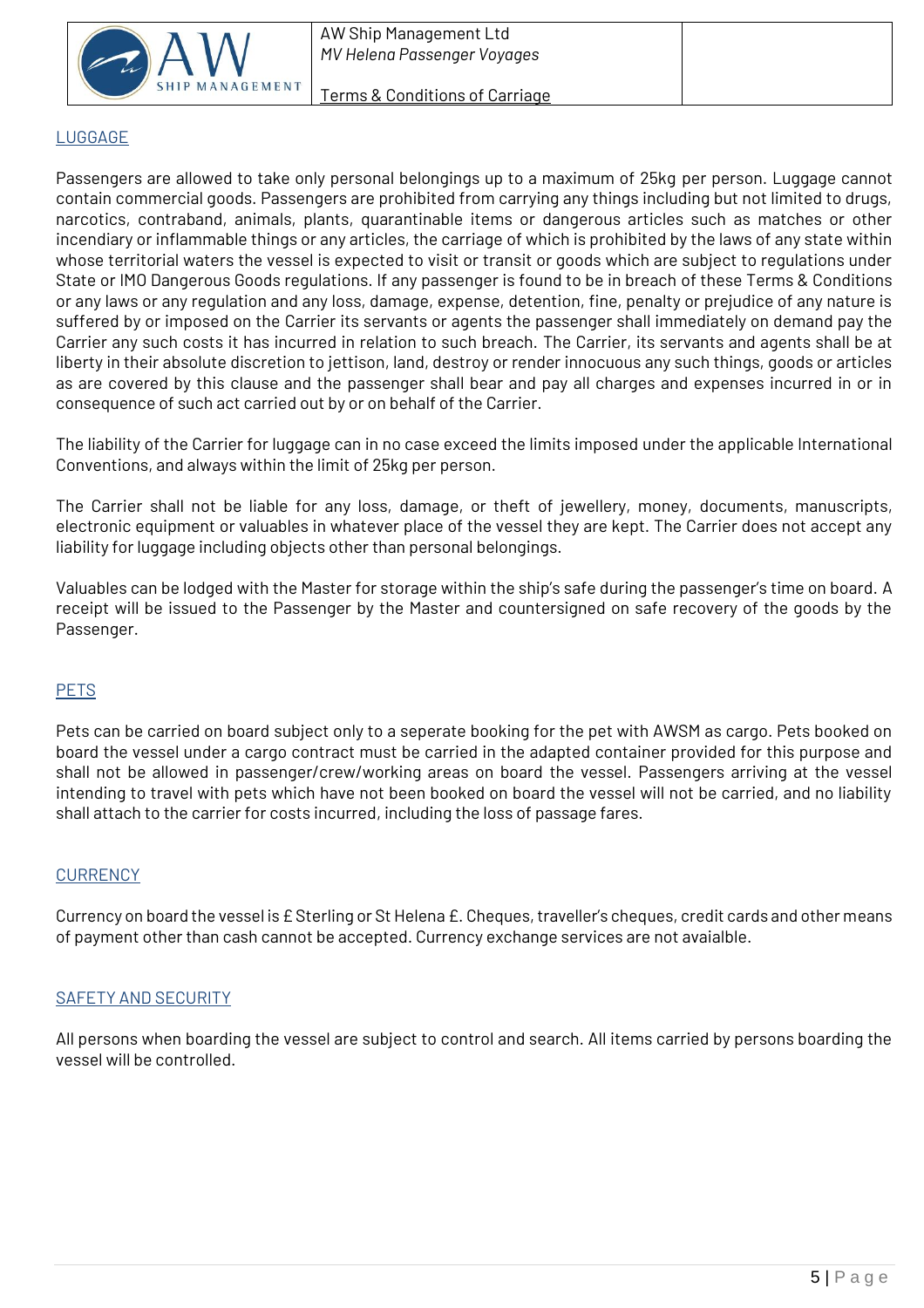

#### Terms & Conditions of Carriage

# ON BOARD DISCIPLINE

The passenger has to strictly observe the discipline on board and to conform to the rules in force for the sea transport and in particular those concerning the security and safety of navigation.

Smoking in all areas inside the vessel's accommodation, crew and working areas is forbidden. Exterior smoking areas for passengers and crew are provided.

The non-observance of a legal order or rule or order given by an authority competent in security and safety maters is punished according to the civil and penal laws in force.

In conformity with the security measures in force (ISPS) a passenger can be at any moment subject to luggage search or personal identity control by an officer of the vessel.

The passenger is required to observe safety rules and restrictions at ports of call, which will be illustrated by the officers of the ship and AWSM port agents and local port authorities.

# ALCOHOLIC BEVERAGES AND TOBACCO

A small stock of alcoholic beverages are available on board, and requests for particular beers and wines can be considered, but not guarunteed, if the Carrier is advised in advance. Alcoholic beverages should be consumed with moderation. Spirits are not available for sale on board and passengers are not permitted to consume spirits purchased ashore. The Master is authorised to limit the sales of alcoholic beverages. It is forbidden to bring on board alcoholic beverages purchased ashore. The quantity of cigarettes, purchased ashore to bring on board cannot exceed 10 packets (200 cigarettes) or equivalent in cigars or tobacco.

# CHANGE OF RESERVATION

Any modification of the reservation is subject to a fee of £30.00.

# TERMINATION OF CONTRACT BY THE PASSENGER

Cancellations must be received in writing by AWSM head office. Cancellation fees apply as follows:

| <b>Cancellation Date</b> | <b>Cancellation Fee</b>                                      |
|--------------------------|--------------------------------------------------------------|
| (days before sailing)    | $(% \mathcal{L}^{\prime }\mathcal{L}^{\prime })$ (% of fare) |
| 6 and under              | 100%                                                         |
| $7 - 13$                 | 90%                                                          |
| $14 - 25$                | 75%                                                          |
| $26 - 45$                | 55%                                                          |
| $46 - 55$                | 40%                                                          |
| Over <sub>56</sub>       | 15% (loss of deposit)                                        |

Cancellations received by AWSM London office after 17.00 GMT are considered as received the next day. Cancellations received after 17.00 GMT on Friday are considered as received on the following Monday. English or local public holidays are considered asSunday.

No refund is granted for missed embarkation due to refusal by authority or due to missing or insufficient personal documentation, immigration issues, visa issues, or other issues which are the responsibility of the passenger.